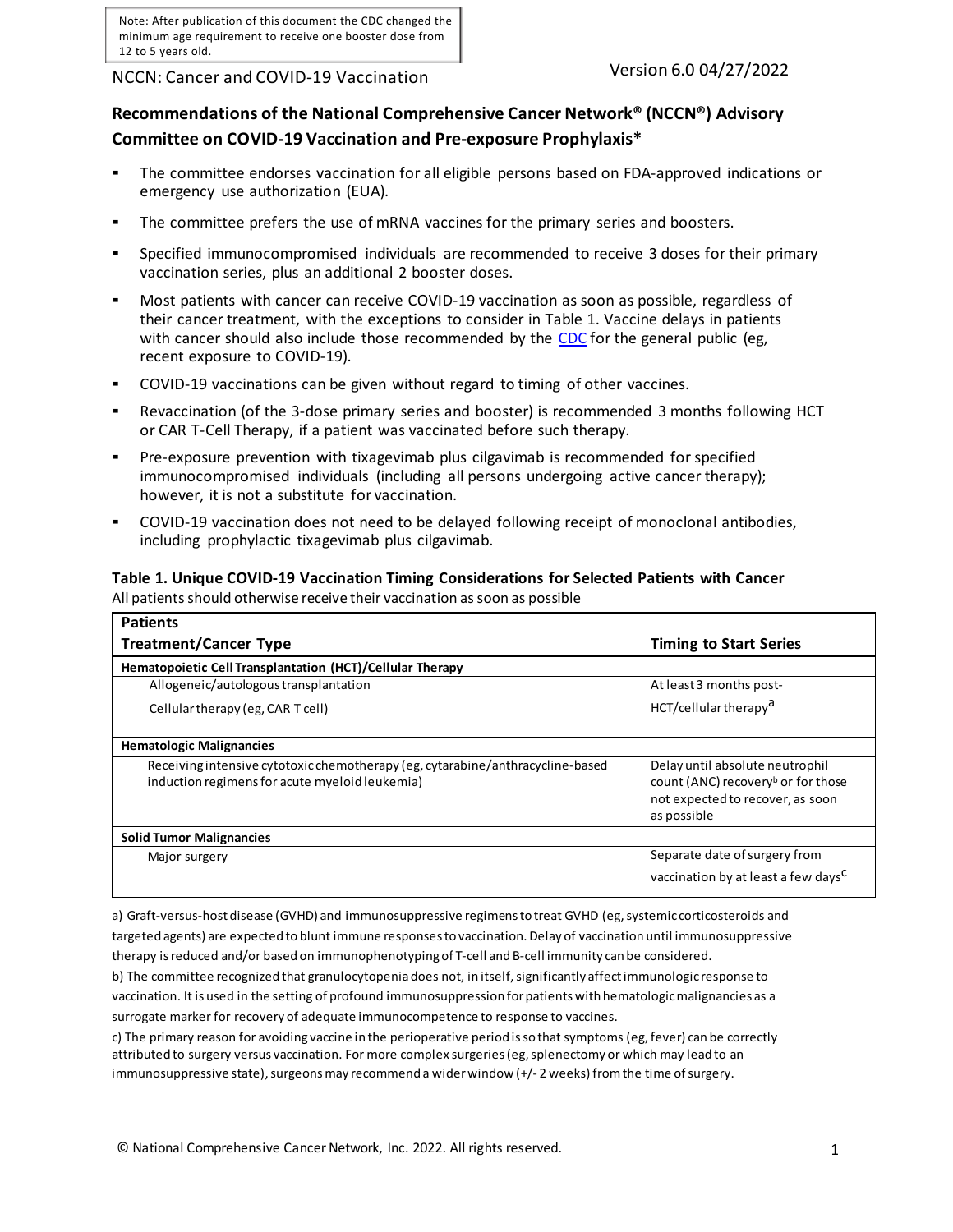# **ADDITIONAL PRIMARY SERIES VACCINE DOSE:**

The FDA issued an update to the EUA for the BNT162b2 (Pfizer/BioNTech) mRNA vaccine (Comirnaty®) and the mRNA-1273 (Moderna) mRNA vaccine to include an additional dose after an initial 2-dose series for moderately to severely immunocompromised patients. The amendment applies to mRNA COVID-19 vaccines and was based on a growing body of literature showing that immunocompromised patients can have impaired immune responses to vaccination. Limited data in solid organ transplant recipients show a substantial effect of an additional dose in augmenting antibody responses to vaccination after completion of a 2-dose series.<sup>1</sup> The additional primary dose of an mRNA COVID-19 vaccine is intended to improve immunocompromised people's response to their primary vaccine series.

The CDC recommends a third dose of the mRNA vaccines for moderately to severely immunocompromised people, defined as:

- Those who have been receiving active cancer treatment for tumors or cancers of the blood
- Those who have received an organ transplant and are taking medicine to suppress the immune system
- Those who have received an HCT within the last 2 years or are taking medicine to suppress the immune system
- Those with moderate or severe primary immunodeficiency (such as DiGeorge syndrome, Wiskott-Aldrich syndrome)
- Those with advanced or untreated HIV infection
- Those on active treatment with high-dose corticosteroids or other drugs that may suppress immune response

The NCCN Committee fully supports a third dose for immunocompromised patients. Below, we provide consensus recommendations on patients with cancer who should be prioritized for a third dose.

- a) **Solid tumor malignancies:** We recommend a third dose for patients who received cancer therapy within 1 year of the initial vaccine administration. Realizing that specific therapies have different effects on the immune system, this recommendation applies to all cancer therapies, including but not limited to chemotherapy, targeted therapy, immunotherapy, hormonal therapy, surgery, radiation, and investigational agents. These criteria do not apply to non-melanoma skin cancers or superficial mucosal lesions treated solely with local therapy. In addition, patients with newly diagnosed cancer or recurrent cancer who will receive cancer therapy are included among patients prioritized for a third dose.
- b) **Hematologic malignancies:** We recommend that all patients with active hematologic malignancies receive a third dose regardless of whether they are receiving cancer therapy. The reason for this recommendation is that patients with hematologic malignancies are at high risk for poor serologic responses to vaccination both as a result of immunodeficiency due to the malignancy and their associated cancer therapies (eg, B-cell–depleting agents such as anti-CD20 antibodies and Bruton tyrosine kinase inhibitors).<sup>2-10</sup> As examples, patients with Hodgkin and non-Hodgkin lymphoma, chronic lymphocytic leukemia, multiple myeloma, myelodysplastic syndrome, or chronic myeloproliferative neoplasms should be prioritized for a third dose even if not on active therapy for these malignancies.
- c) **Hematopoietic cell transplant and cellular therapy:** We recommend a third dose in HCT recipients and those who received engineered cellular therapy (eg, CAR T cells), prioritizing those who are ≤2 years post-procedure. A third dose is recommended for all allogeneic HCT recipients who are actively receiving immunosuppressive therapy or with a history of GVHD regardless of the time post-transplant.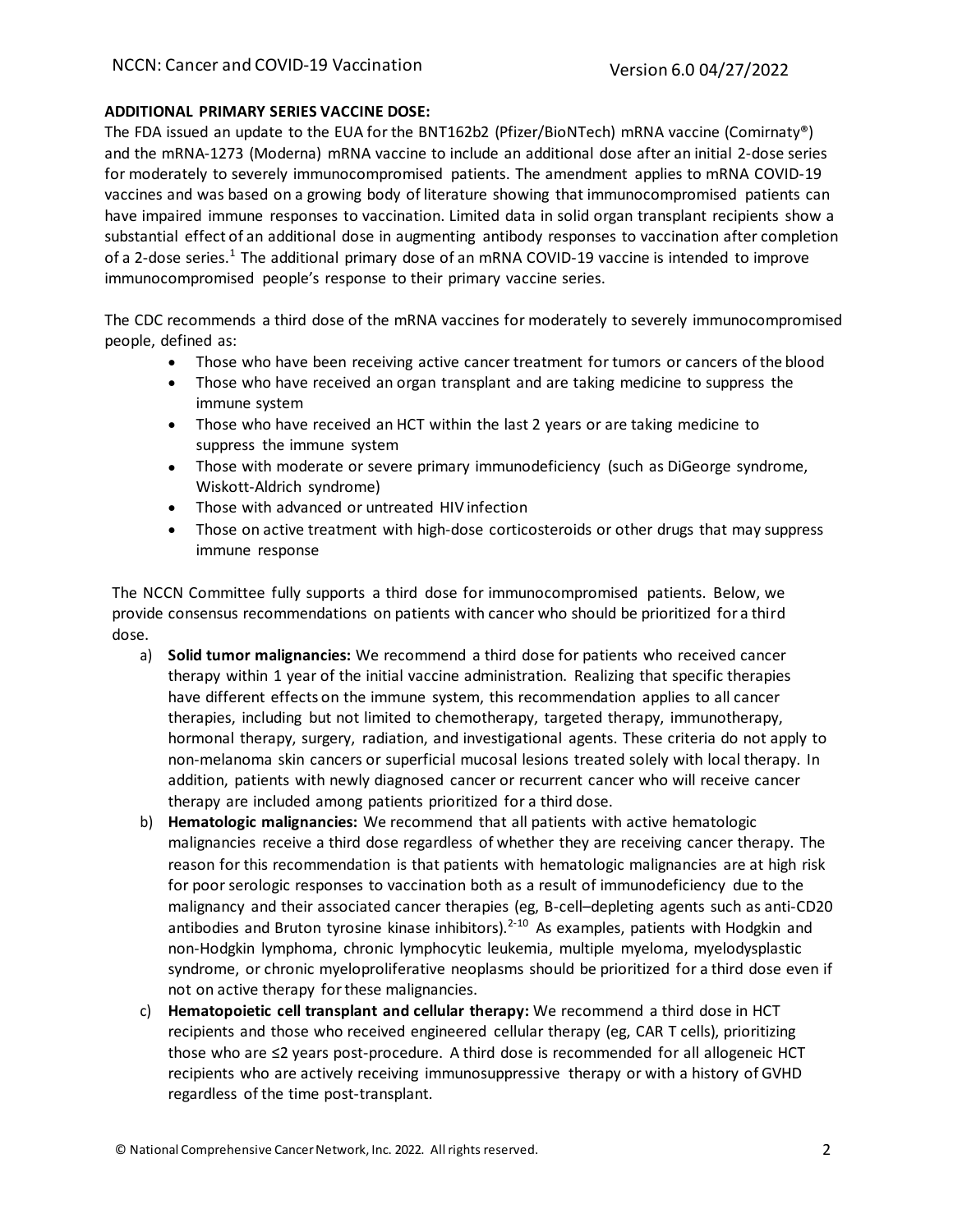d) **Cancer and other immunosuppressive conditions that do not meet other criteria:** We recommend a third dose for patients with cancer who have other concurrent immunocompromising conditions, such as HIV infection or autoimmune diseases. In addition, patients with cancer treated with systemic corticosteroids and other immunosuppressive agents separate from cancer therapy should be prioritized for a third dose.

# **Timing of Administration of Third Primary Series Dose:**

The CDC recommends the additional dose of an mRNA COVID-19 vaccine (for immunocompromised individuals) be administered 4 weeks after a second dose of the BNT162b2 (Pfizer/BioNTech) or mRNA-1273 (Moderna) vaccine. A detailed timing schedule can be found on the CDC's website<sup>63</sup>. For people who received the BNT162b2 (Pfizer/BioNTech) or mRNA-1273 (Moderna) COVID-19 vaccine series, a third dose of the same mRNA vaccine should be used if possible. If the same mRNA vaccine isn't available for the third dose administration or if the prior vaccine is unknown, either mRNA COVID-19 vaccine may be used.

- a) We do not recommend (outside of a research study) the use of antibody titers to determine if patients should receive additional doses of vaccine.
- b) Selection of patients with cancer to receive a third dose and additional booster should be made based onthe underlying cancer, therapy, and other immunocompromising conditions.
- c) Patients who have a history of COVID-19 following their initial vaccine series should also receive a third dose (delayed >28 days post completed vaccine series and until recovery from the acute illness [if symptoms were present] and criteria to discontinue isolation have been met).

# **VACCINE BOOSTERS:**

A booster is administered when a person has completed their vaccine primary series to augment immune responses that may have decreased over time. The CDC's recommendation on third dose vaccine administration for immunocompromised patients (full dose for both mRNA vaccines – 100 ug mRNA-1273 and 30 ug BNT162b2) was soon followed by a recommendation for booster vaccines for the general public. For the general public, the first booster is administered at least 5 months after completing the primary vaccine series; for patients with cancer and other immunocompromised persons, the first booster (fourth vaccine dose) may be administered sooner, as soon as 3 months after the primary series. The rationale for a booster is the reduction of vaccine effectiveness over time that is likely due to waning immunity and the greater infectiousness of the Delta variant and more recently the Omicron variants. In the case of the mRNA-1273 (Moderna) COVID-19 vaccine booster dose, the booster is half the dose of that given for the primary series. Boosting with the BNT162b2 (Pfizer/BioNTech) vaccine reduced COVID-19 incidence and severe illness, including mortality.<sup>48-50</sup> Among patients with a history of cancer, those who do not meet the criteria to receive a third primary series vaccine dose should be offered a booster similar to the general population at least 5 months after completion of their primary series. Specific guidance for pediatric patients is included in [CDC guidelines.](https://www.cdc.gov/coronavirus/2019-ncov/vaccines/booster-shot.html)

The CDC recommends a second booster with an mRNA COVID-19 vaccine for all adults 50 years and older. This recommendation for a second booster (fourth vaccine dose) was based on recent waves of the Omicron variants and data from Israel showing a reduction in rates of SARS-CoV-2 and severe COVID-19 after the second booster was administered to persons 60 years and older.<sup>58-59</sup> An mRNA COVID-19 vaccine is preferred as the first booster, while the second booster must be an mRNA vaccine. The NCCN Committee supports the recommendation for a second booster based on age.

Additionally, CDC guidelines state that immunocompromised persons who may be younger than 50 (but > 12 years old) can choose to receive a second booster (fifth dose) of an mRNA vaccine at least 4 months after the first booster. Due to the waves of Omicron subvariants we continue to experience and the excess morbidity and mortality of COVID-19 among patients with cancer, the NCCN Committee endorses the CDC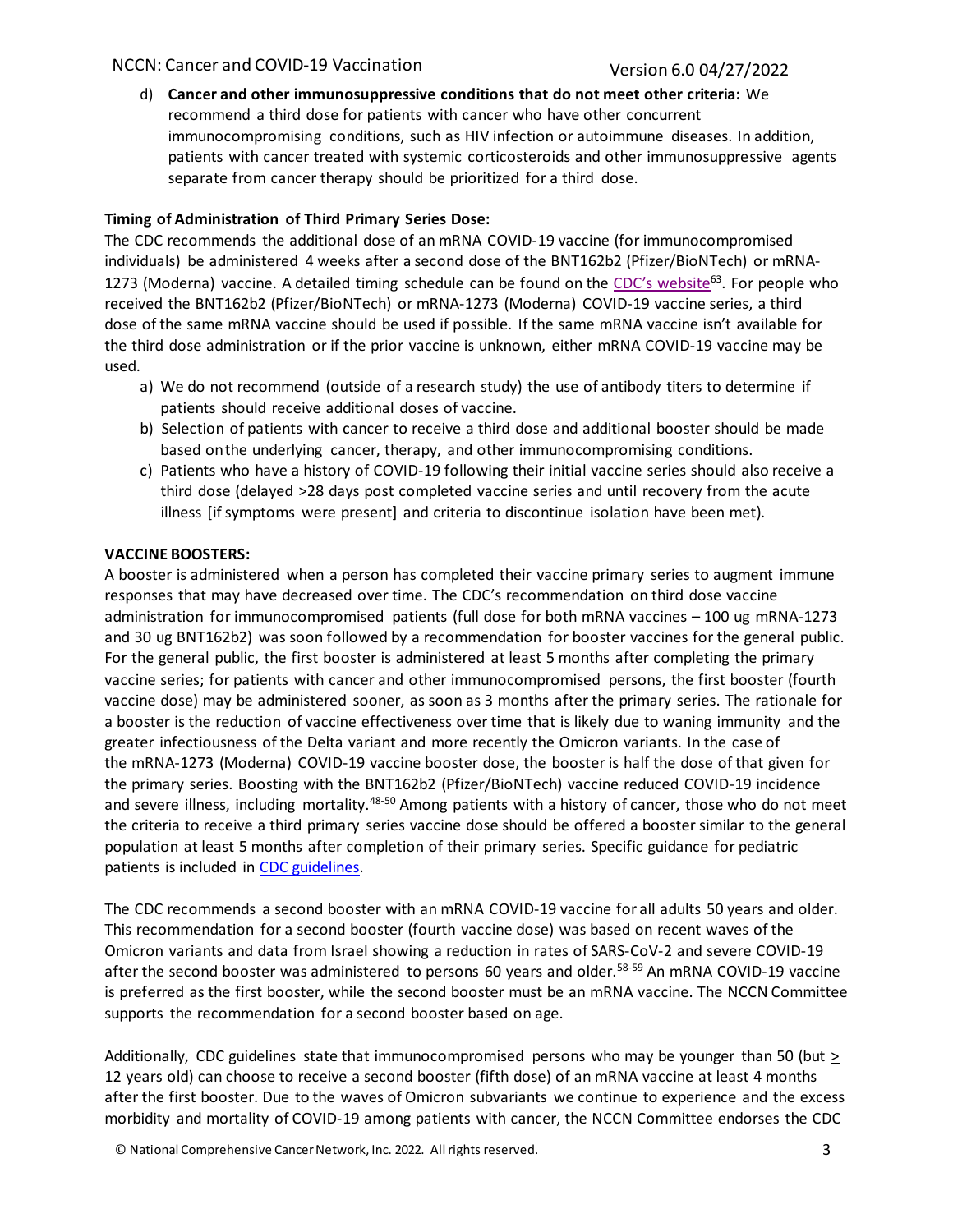guidelines for a second booster for patients with cancer. Further, we recommend a second booster for all patients with hematologic malignancies regardless of whether they are on active therapy. The same advice applies to patients who received stem cell transplantation or engineered cellular therapy within the past 2 years or who are receiving immunosuppressive agents. Although patients with solid tumors are more likely to mount immune responses to vaccination, we recommend a second booster for patients who received cancer therapy within 1 year of the initial vaccine administration.

For patients receiving immune checkpoint inhibitors (ICI), the data show that mRNA COVID-19 vaccines are safe<sup>60</sup>. Further, the committee considered the risk of severe COVID-19 (including cardiac complications) to be greater than the potential risk of a fifth vaccine dose, and therefore recommends the second booster for these patients.

# **Johnson & Johnson Vaccine as initial single-dose primary vaccination**

In most situations, the mRNA vaccines (Pfizer-BioNTech or Moderna) are preferred over the JNJ-78436735 (Janssen/Johnson & Johnson) vaccine after reports of thrombosis with thrombocytopenia syndrome among Johnson & Johnson vaccine recipients<sup>57</sup>. All people ages 12 years and older should receive 1 booster dose of a COVID-19 vaccine, preferably an mRNA vaccine, at least 2 months after the primary JNJ-78436735 (Janssen/Johnson & Johnson) vaccine. People who are 50 years or older may choose to receive a second booster dose at least 4 months after the first booster. For immunocompromised patients who receive an initial JNJ-78436735 (Janssen/Johnson & Johnson) dose, the primary series should include a second dose of an mRNA vaccine one month later.

In updated guidelines, the CDC stated that moderately or severely immunocompromised persons 18 years and older who received the 1-dose JNJ-78436735 followed by an mRNA vaccine to complete the primary series and a subsequent mRNA vaccine booster can choose to receive a second booster of an mRNA vaccine at least 4 months after the first booster<sup>61</sup>. For the first booster, an mRNA vaccine is preferred in most situations, while the second booster must be an mRNA vaccine. Unless there is a contraindication to an mRNA vaccine, the NCCN Committee recommends that immunocompromised patients receive an mRNA vaccine for both the first and second boosters.

# **Mix and Match Dosing**

Heterologous prime–boost strategies, in which the booster is a different formulation than the vaccine used in the primary series, has the potential to extend immune protection and could simplify the logistics of vaccine administration if the selection of the booster formulation is not restricted to the vaccine used in the primary series (homologous booster). Initial data from the phase 1–2 study showed that heterologous boosters were safe and immunogenic in adults who had completed a primary Covid-19 vaccine regimen at least 12 weeks earlier.<sup>47</sup> A heterologous booster resulted in similar or higher antibody responses than a homologous booster. Based on initial data from this study, the FDA has authorized the use of heterologous boosters for currently available COVID-19 vaccines. The NCCN Committee considers both homologous and heterologous boosters to be appropriate options.

Moderately or severely immunocompromised people who received COVID-19 vaccines not available in the United States should either complete or restart the recommended COVID-19 vaccine series, including boosters, in the United States. The CDC provides detailed guidelines on specific scenarios for persons who received a COVID-19 vaccine listed for emergency use by the WHO, but not approved or authorized by the  $FDA.<sup>62</sup>$ 

# **Revaccination Following HCT or CAR T-Cell Therapy:**

In patients who received COVID-19 vaccination prior to HCT or engineered cellular therapy, there is major concern for loss of immunity. Loss of vaccine-induced immunity following these therapies is observed in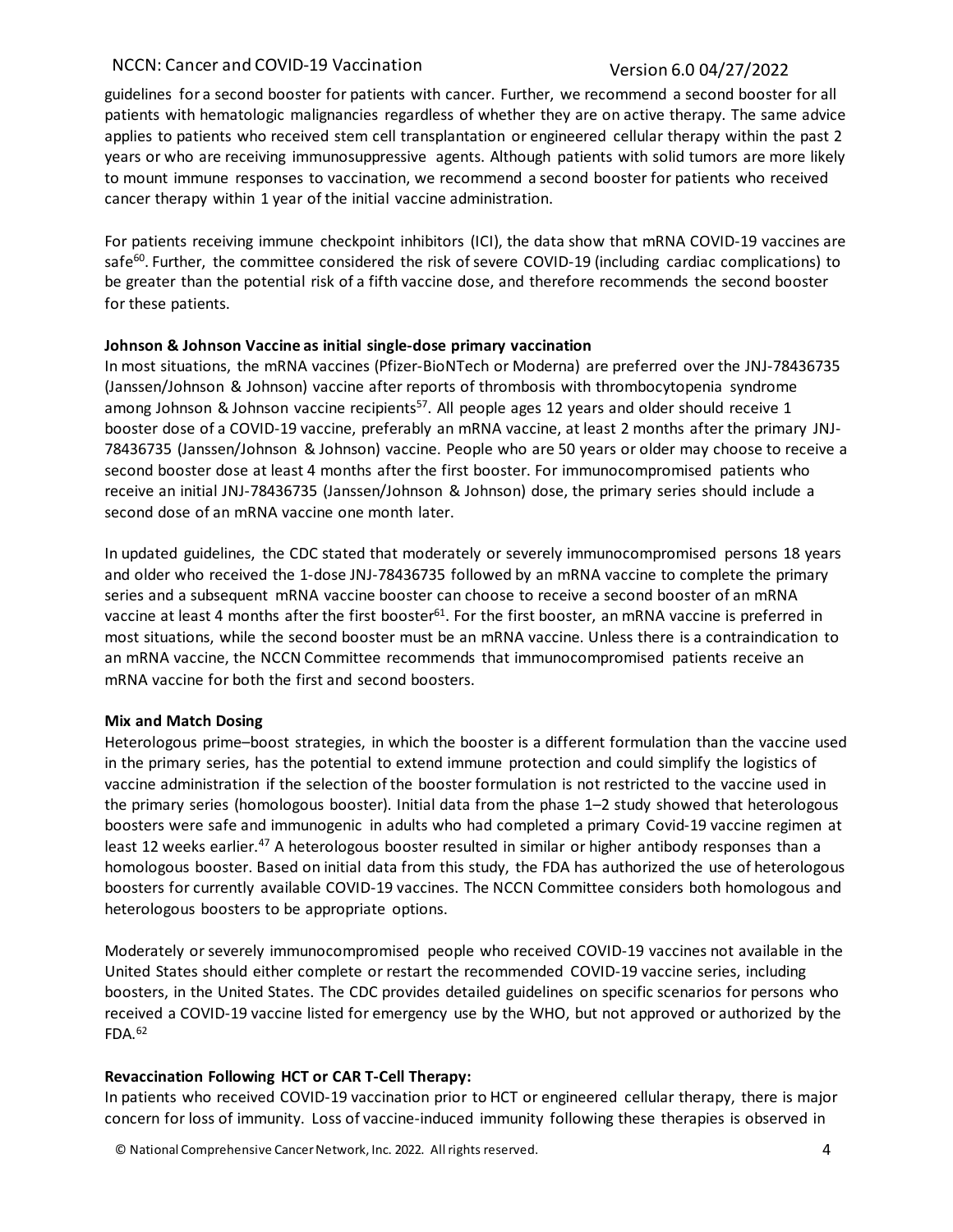several childhood vaccines (eg, measles, mumps, and rubella vaccine), necessitating re-vaccination posttherapy. The same depletion of immunity is expected for COVID-19 vaccines. These patients are expected to have attenuated responses to COVID-19 vaccination post-transplant, particularly in the setting of GVHD. In addition, lymphodepletion prior to CAR T-cell and other cellular therapy regimens is expected to attenuate post-therapy immune responses to vaccination.51 Recognizing these limitations, the CDC, American Society for Transplantation and Cellular Therapy (ASTCT), and American Society of Hematology (ASH) recommend that patients completing these therapies should receive a repeat vaccination series (3 dose primary series and booster) starting at 3 months post-treatment. We support these recommendations. As we learn more about vaccine-induced immunity in these settings, these recommendations on revaccination may be modified.

# **Prioritization if Local Supply Issues Occur:**

The above recommendations for a third dose and boosters are based on adequate vaccine supply, which is the case in the vast majority of regions in the United States. With adequate supply, we strongly endorse that patients with cancer who meet these eligibility criteria obtain the third dose and boosters where available and most convenient, including at local pharmacies, but would also prioritize allocation to cancer centers to assure ease of distribution to high-risk patients. In situations of limited vaccine availability, individual cancer centers and oncologists may need to prioritize a third dose to those patients who are least likely to respond to the standard two-dose series, such as:

- a) HCT/cellular therapy recipients
- b) Patients with hematologic malignancies on active therapy
- c) Patients with solid tumor malignancies receiving active intravenous chemotherapy

# **OVERVIEW:**

Large cohort studies have demonstrated that patients with cancer are at high risk for COVID-19– associated complications.<sup>11-14</sup> As an at-risk population, there is a clear need for vaccinating these patients to avoid excess morbidity and mortality during the SARS-CoV-2 pandemic. In addition, since immunosuppressed patients may be sources of prolonged viral shedding and development of variants,<sup>15,16</sup> prioritizing vaccinations to these vulnerable patients may provide an additional societal benefit. Individuals with active cancer or with active, recent (<6 months), or planned cancer treatment should be considered highest priority to receive one of the currently available COVID-19 vaccines.<sup>17-19</sup> This document, while focusing on approved vaccines in the United States, can also be used to support vaccination approaches in patients with cancer using vaccines approved in other parts of the world.

The NCCN Committee recommends that COVID-19 vaccines should be given to all patients with cancer, as well as household contacts and caregivers; the committee believes that mRNA vaccines should be offered as the preferred vaccine(s). Data from vaccine trials have demonstrated that vaccines decrease the incidence of COVID-19 disease and complications, and data suggest that these vaccines may additionally prevent SARS-CoV-2 infection and subsequent risk of transmission.

# *Due to emerging data relating to vaccination efficacy in patients with active malignancy,*

*recommendations are based on the expert opinion of the committee; as data continue to become available, our approach will be modified accordingly.* Decisions about when to offer COVID-19 vaccines should also take into account the [National Academies of Sciences, Engineering, and Medicine \(NASEM\)](https://www.nationalacademies.org/news/2020/10/national-academies-release-framework-for-equitable-allocation-of-a-covid-19-vaccine-for-adoption-by-hhs-state-tribal-local-and-territorial-authorities) [Framework for Equitable Allocation](https://www.nationalacademies.org/news/2020/10/national-academies-release-framework-for-equitable-allocation-of-a-covid-19-vaccine-for-adoption-by-hhs-state-tribal-local-and-territorial-authorities) of COVID-19 Vaccine that includes: risk of infection, severe morbidity and mortality, excess burden of COVID-19 on specific communities, and transmission to others.<sup>20</sup>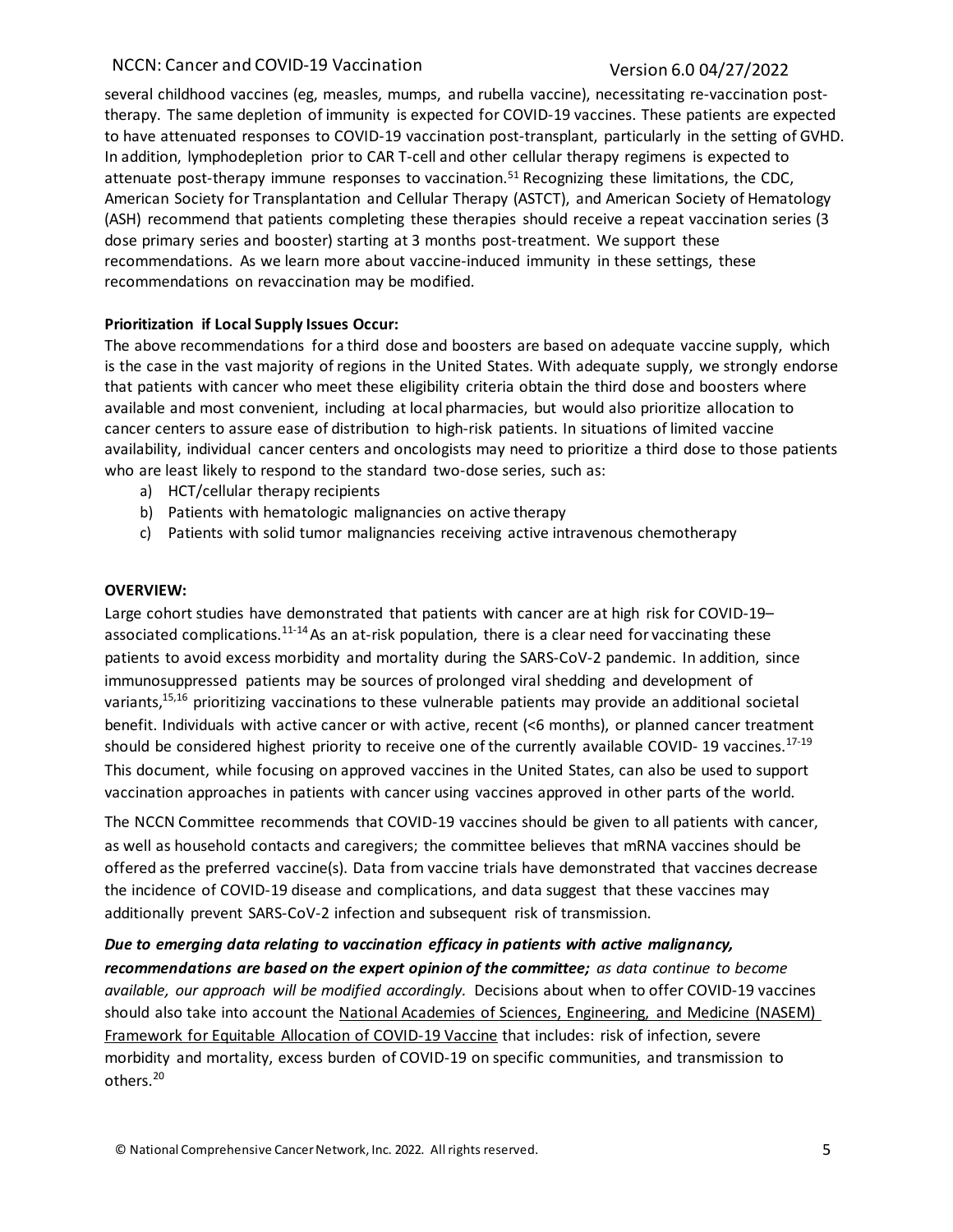### **VACCINE SAFETY AND EFFICACY IN PATIENTS WITH CANCER:**

Patients with cancer should be counseled that although these vaccines have been shown to be safe and effective in the general population, data on their effectiveness in immunosuppressed patients are emerging. The data on COVID-19 vaccine immunogenicity are mostly limited to measurement of postvaccine antibody titers to the viral spike protein. Still, early data have demonstrated blunted antibody responses in patients with solid tumors and hematologic malignancies, particularly patients on active treatment;<sup>34-38</sup> data among other immunosuppressed populations also indicate more limited antibody responses.<sup>39</sup> Antibody responses are particularly poor among patients with hematologic malignancies, including those receiving monoclonal antibodies targeting CD20 and CD38 (eg, rituximab, daratumumab, isatuximab). Antibody responses should be interpreted with caution, as they are only a surrogate marker for vaccine protection. Some studies have demonstrated additional T-cell responses to vaccination, $40$  although the strength and duration of neutralizing antibody responses or cellular immunity are not known at this point. Importantly, outcomes data (eg, COVID-19 disease, hospitalization, death) among fully vaccinated patients with cancer are not available.

There are no safety signals that suggest adverse events specifically among patients with cancer receiving currently available COVID-19 vaccines, although rare case reports have been reported in cancer populations.<sup>41</sup> Current SARS-CoV-2 mRNA vaccines (eg, Pfizer/BioNTech, Moderna) do not contain live virus and do not pose an immediate safety risk for immunosuppressed patients. The available single-dose SARS-CoV-2 viral vector (Adenovirus-type 26 [AdV-type 26]) vaccine (Janssen/Johnson & Johnson) is safe for use in immunosuppressed hosts, as the adenovirus vector has been modified to make it replication incompetent.<sup>21</sup> Although other vaccines are currently available in other parts of the world (eg, Astra-Zeneca COVID-19 vaccine, Sputnik [AdV-type 26, AdV-type 5 vaccine], Covaxin [killed whole virus vaccine with adjuvant], Sinovac [killed whole virus vaccine]), they are not currently available for use in the United States.

All three available vaccines (in the United States) have been shown to be safe in the general population, although post-vaccination arm soreness, fatigue, fever, and headache, among other side effects are not uncommon.<sup>17-19</sup> Short-term safety of the BNT162b2 (Pfizer/BioNTech) mRNA COVID-19 vaccine in patients with cancer treated with immune checkpoint inhibitors has been reported.<sup>33</sup> Anaphylaxis has been reported with both mRNA vaccines, although incidence is very low, ranging from 2.5 to 4.9 cases per million doses administered<sup>22</sup>; severe allergic responses have also been reported with the AdV-type 26 vector vaccine.

Although more data are required to evaluate the safety of COVID-19 vaccination in patients with cancer including those receiving immunotherapy, targeted regimens, and investigational therapies, the results so far show an acceptable safety profile of COVID-19 vaccination.

*Post-vaccine thrombosis***:** The available single-dose SARS-CoV-2 viral vector (AdV-type 26) vaccine (Janssen/Johnson & Johnson) has been associated with an exceedingly rare risk of thrombosis with low platelets after vaccination (Thrombosis with Thrombocytopenia syndrome [TTS]); similar findings have been linked to the Astra-Zeneca (AdV-type 26) vaccine.<sup>42</sup> The mechanism that causes TTS is not fully understood. To date there have been no associations between TTS and patients with cancer, but patients who have a history of heparin-induced thrombocytopenia and/or thrombosis should be counseled to receive another vaccine.

*Post-vaccine lymphadenopathy and imaging studies in patients with cancer*: Reactive lymphadenopathy has been reported in up to 16% of patients following COVID-19 vaccination with the mRNA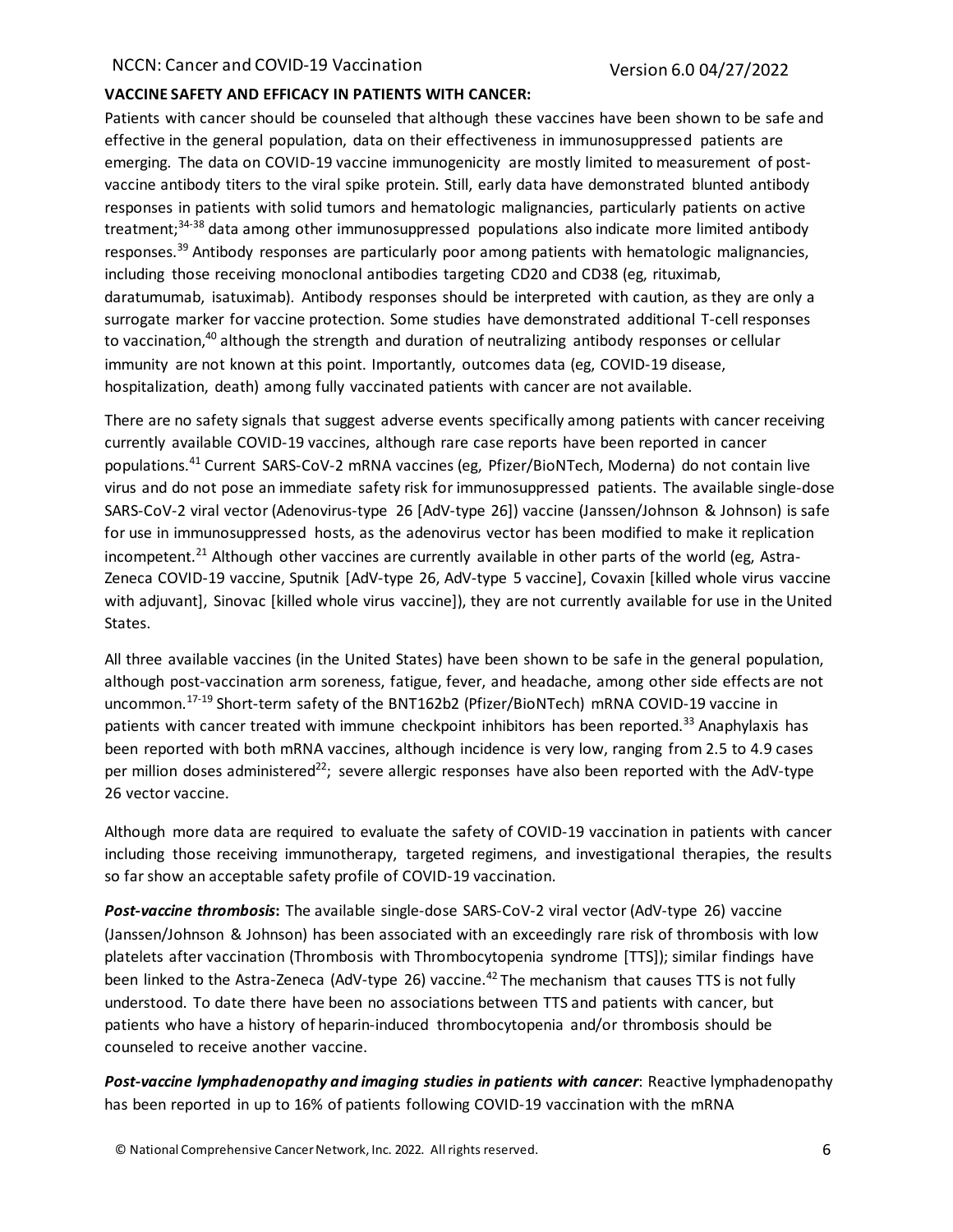(Pfizer/BioNTech, Moderna) vaccines; this side effect has not been reported to date with the AdV-type 26 vector vaccine (Janssen/Johnson & Johnson).<sup>23-25</sup> To reduce the number of unwarranted biopsies, several reports with guidance on imaging studies have been published. Vaccination history and site of injection should be included in medical history to provide the radiologists with the clinical background for accurate interpretation. The Society of Breast Imaging recommends consideration of scheduling screening breast imaging 4 to 6 weeks following the completion of the COVID-19 vaccination, when possible.<sup>26</sup> Unilateral lymphadenopathy noted on chest CT may likely be reactive following the vaccine unless it persists beyond 6 weeks following the second dose of the vaccine<sup>27</sup>; abnormal FDG uptake with PET scanning has also been reported.<sup>28</sup> With the currently available data, we recommend delay of imaging studies by 4 to 6 weeks following the COVID-19 vaccine if it will not result in a delay that will affect patient outcomes. For patients whose scans cannot be delayed in relation to the vaccination, careful consideration of the clinical context should be made by the treating oncologists and radiologists when interpreting the imaging studies. For patients who have a history of breast cancer, the vaccine should be administered in the contralateral arm whenever possible.

# **IMPORTANCE OF COVID-19 VACCINATION AMONG PATIENTS WITH CANCER, THEIR HOUSEHOLD MEMBERS, AND THE GENERAL POPULATION:**

Patients with cancer face two major obstacles regarding vaccination: lack of effective immune responses due to their underlying disease and/or therapy; and vaccine hesitancy in the general population that impedes the development of herd (community) immunity. Emerging data demonstrate that certain patients with cancer (eg, those receiving B-cell–depleting agents) may not have protective antibody titers following vaccination. Although we strongly continue to recommend that these patients be immunized because the vaccine may confer some protection against COVID-19, the most effective protection for specific immunocompromised patients with cancer is likely to be through a reduction of community spread of SARS-CoV-2 by widespread vaccination. **We also note the particular importance for eligible household members and other close contacts of patients with cancer to be immunized.** Additionally, the committee strongly supports vaccination mandates for health care workers (see [statement\)](https://www.nccn.org/docs/default-source/covid-19/letter-of-support-for-mandatory-vaccines_final.pdf?sfvrsn=15bf20d4_2).

Vaccination of patients with cancer enrolled/planning to enroll in clinical trials: Patients currently being treated on clinical trials, or considering enrollment on a clinical trial should not defer COVID-19 vaccination, or be ineligible for enrollment or continuation on a clinical trial because of COVID-19 vaccination, unless there is a specific scientific contraindication. The same should apply to COVID-19 antibody treatment. Clinical trials currently ongoing or nearing initiation should allow for COVID-19– related interventions without excluding candidacy or ongoing participation. The COVID-19 and Cancer Clinical Trials Working Group also recommended that patients with cancer enrolled in clinical trials be prioritized for COVID-19 immunization, which should not affect clinical trial eligibility.<sup>44</sup>

# **SOCIETAL CONSIDERATIONS:**

It is imperative that all patients have equitable access to the vaccines. The NASEM guidelines have recommended the incorporation of social vulnerability indices to mitigate health inequities that have clearly arisen during the COVID-19 pandemic.<sup>20</sup> Notably, similar to the general non-cancer population, Black/African American, Hispanic/Latino, and Native American patients with cancer have been observed to have increased risk of developing COVID-19. $^{30}$ Consequently, we encourage health systems to incorporate social vulnerability markers tailored to their populations to address the myriad of health inequities that have arisen during this pandemic.<sup>31</sup> In addition, patients who may not have access to electronic health record platforms or email should be considered when vaccine invitation and scheduling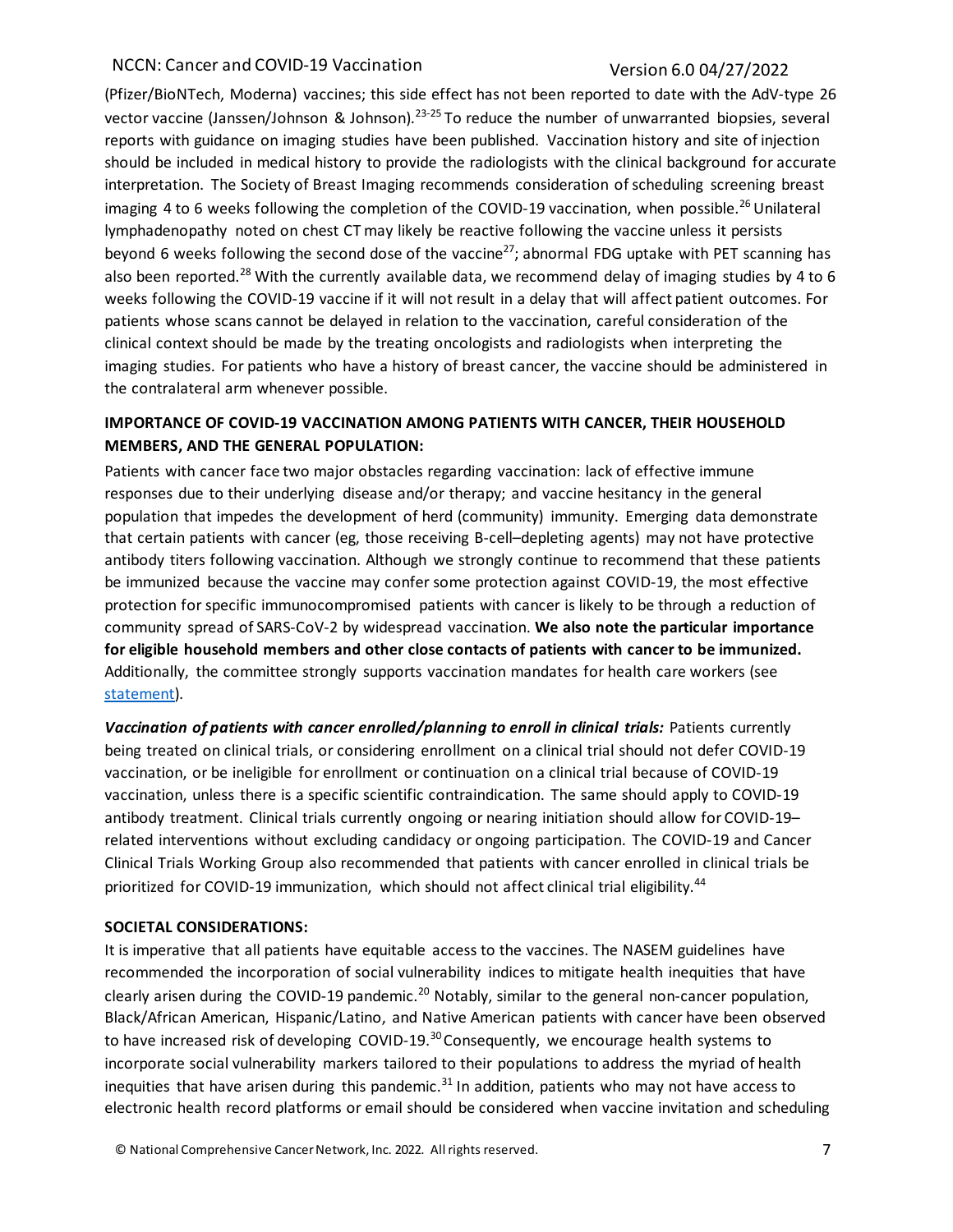are being operationalized. Special efforts should also be made to engage and incorporate those patients with limited English proficiency. Finally, health systems are encouraged to collect—to the extent possible—both race-ethnic and socioeconomic data for patients who receive the vaccine, so that these data can be periodically reviewed, and if inequities develop, aggressively addressed.

### **POST-VACCINE PREVENTION**:

The committee strongly recommends continued vigilance for patients with cancer after completion of COVID-19 vaccination. As patients with cancer are at increased risk for COVID-19 complications and may have less protection from available vaccines, patients should continue to wear masks, maintain social distancing, avoid crowds, and follow guidelines and other pre-vaccine recommendations for COVID-19 prevention. Efforts to protect patients should also expand to families, caregivers, and household contacts, where targeted vaccination approaches can help assure patients are less likely to acquire SARS-CoV-2 from those closest to them.<sup>45</sup>

### **PRIORITIZATION AMONG PATIENTS WITH CANCER IN SETTINGS OF LIMITED VACCINE AVAILABILITY:**

Vaccine supply is currently not an issue in the United States. COVID-19 vaccine availability varies in different regions of the world, and limitations exist in ability to vaccinate large populations efficiently (eg, rural vs. urban communities). These realities may still necessitate prioritization of an order in which patients with cancer are offered immunization. This prioritization must be as evidence-based but also as value- based as possible; even so, debate and disagreements exist. In situations of vaccine shortage, risk factors for COVID-19–related morbidity and mortality (eg, advanced age, chronic lung disease, cardiovascular disease) and cancer-specific factors should be considered in prioritization. Those with active cancer and/or therapy should be prioritized over those who completed therapy and those without evidence of disease. For those addressing shortages, the committee cannot issue a recommendation on prioritization based on chemotherapy, surgery, radiation, targeted therapy, or immunotherapy; however, patients without active cancer who are only receiving hormonal therapy should have lower prioritization.

Prioritization is challenging to develop when considering the diverse population of patients with their varied comorbidities, demographic and social factors known to increase risk of COVID-19 acquisition, morbidity, and/or mortality. The following criteria can be used to help determine local guidance to consider when developing such decisions:

- 1. Prioritize patients with active cancer on treatment (*including HCT and cellular therapy*), those planned to start treatment, and those immediately (<6 months) post- treatment, except those receiving only hormonal therapy.
- 2. Consider additional risk factors for such patients and other factors linked to adverse COVID- 19 complications including, but not limited to:
	- a. Patients with advanced age (eg, ≥65 years of age)
	- b. Patients with comorbidities (eg, chronic pulmonary, cardiovascular, or renal disease)
	- c. Social and demographic factors that include poverty, limited access to health care, and underrepresented minorities

### **PRE-EXPOSURE PROPHYLAXIS:**

COVID-19 vaccination is a form of pre-exposure prophylaxis; the vaccination is designed to induce immune responses to prevent or diminish the severity of COVID-19 following a subsequent exposure to SARS-CoV-2. With the predominance of variant strains, vaccination remains the most effective approach to avert serious COVID-19 complications, including hospitalization and mortality. However, a major gap in vaccination is that many immunocompromised persons develop inadequate immune responses to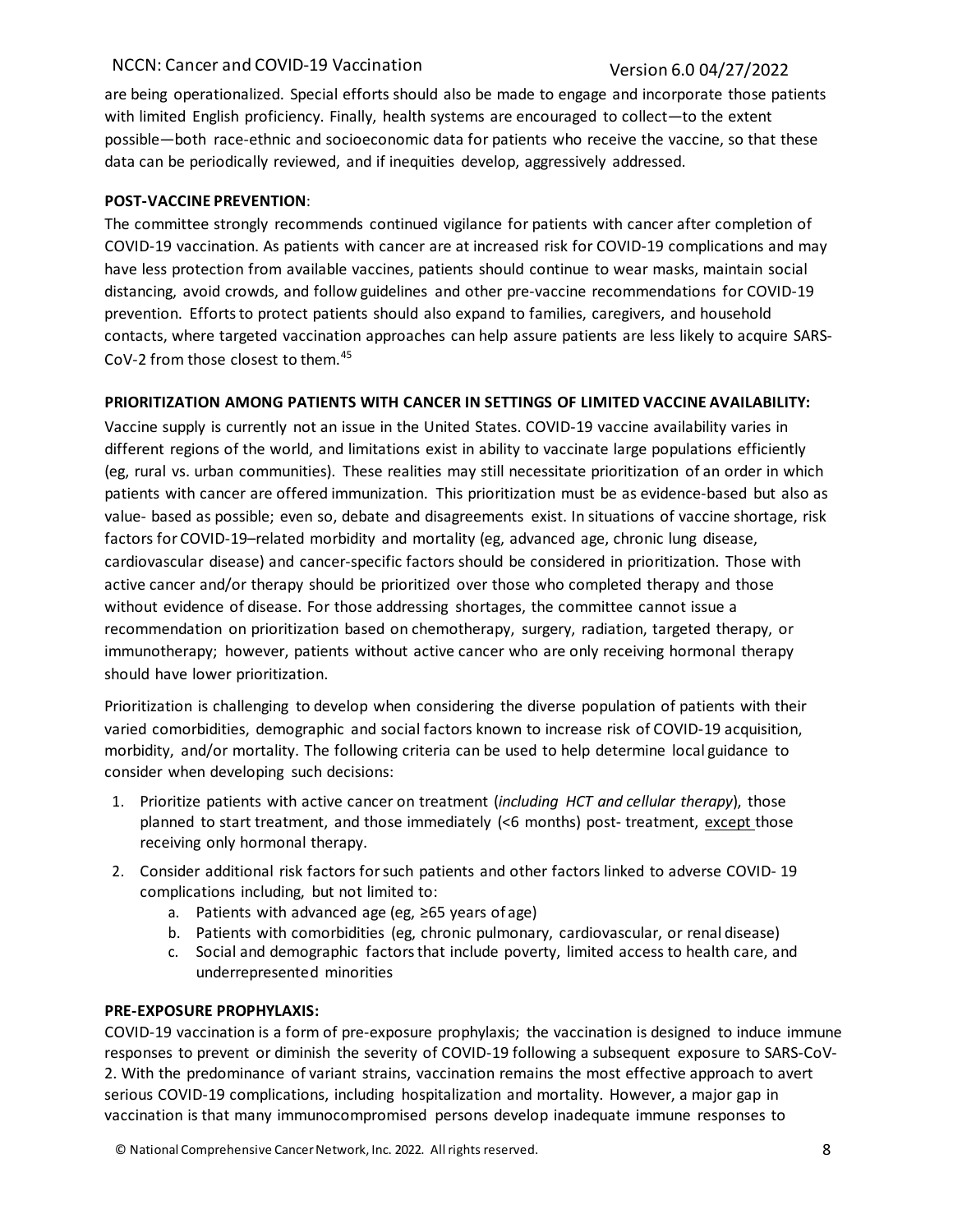available COVID-19 vaccines. This gap in protection is addressed by a combination of vaccination that induces host responses directed against the spike protein (both humeral and cellular) and passive immunotherapy that confers protection independently of host immune responses.

Tixagevimab co-packaged with cilgavimab (Evusheld) is a long-acting monoclonal antibody combination directed against the spike protein. Tixagevimab plus cilgavimab was effective as prophylaxis in patients at risk for COVID-19 complications. In an ongoing phase 3 trial, adults with an increased risk of an inadequate response to COVID-19 vaccination, an increased risk of exposure to SARS-CoV-2, or both were enrolled.<sup>64</sup> Of the 5,197 subjects, 77.5% had baseline comorbidities or characteristics associated with an increased risk for severe COVID-19 (eg, obesity, diabetes, cardiovascular disease); a limitation in applying results to patients with cancer is that only 7.4% had cancer, and only 3.3% received immunosuppressive medications. Symptomatic COVID-19 occurred in 8 of 3441 participants (0.2%) in the tixagevimab plus cilgavimab group versus 17 of 1731 participants (1.0%) in the placebo group; extended follow-up at a median of 6 months showed a relative risk reduction of 82.8%. Adverse event frequency was similar in tixagevimab plus cilgavimab and placebo groups. The safety and effectiveness of tixagevimab plus cilgavimab continue to be evaluated. Early data suggest that tixagevimab plus cilgavimab maintains at least partial efficacy against Omicron variants including BA.2, and could provide additional protection for highrisk patients.

The FDA issued an EUA for tixagevimab plus cilgavimab for the pre-exposure prophylaxis of COVID-19 in adults and pediatric individuals (≥12 years of age weighing at least 40 kg) who have moderate to severe immune compromise and may not mount an adequate immune response to COVID-19 vaccination. Importantly, pre-exposure prevention with tixagevimab plus cilgavimab, however, is not a substitute for vaccination in individuals for whom COVID-19 vaccination is recommended, so efforts to assure vaccination remain important.<sup>54</sup> Per the EUA, medical conditions or treatments that may result in moderate to severe immune compromise and an inadequate immune response to COVID-19 vaccination include but are not limited to: 55-56

- Active treatment for solid tumor and hematologic malignancies
- Receipt of solid-organ transplant and taking immunosuppressive therapy
- Receipt of CAR T-cell therapy or HCT (within 2 years of transplantation or taking immunosuppression therapy)
- Moderate or severe primary immunodeficiency (eg, DiGeorge syndrome, Wiskott-Aldrich syndrome)
- Advanced or untreated HIV infection

The revised dose in the U.S. is an initial dose of 300mg of tixagevimab and 300mg of cilgavimab, delivered in two consecutive, sequential intramuscular (IM) injections. The previous dosage regimen of 150mg IM each of tixagevimab and cilgavimab was increased based on data on the *in vitro* neutralizing activity against the Omicron BA.1 and BA.1.1 subvariants.

The supply of tixagevimab plus cilgavimab is limited, but availability is improving. The U.S. Department of Health and Human Services is allocating product as it becomes available from the manufacturer, and individual states are distributing based on supplies and needs. Similar to the time when COVID-19 vaccine availability was limited, cancer centers must make difficult decisions about prioritizing which patients should be offered tixagevimab plus cilgavimab first. Patients with hematologic malignancies (including HCT and those receiving engineered cellular therapy) are more likely to have inadequate responses to COVID-19 vaccination and are at highest risk of major COVID-19 complications. The committee agreed that a reasonable option is to prioritize these patients for tixagevimab plus cilgavimab. In addition, centers should make efforts to assure equitable distribution of the drug when delivering their allocation. Some centers may choose to use vaccination or antibody status to help determine allocation, targeting those with poor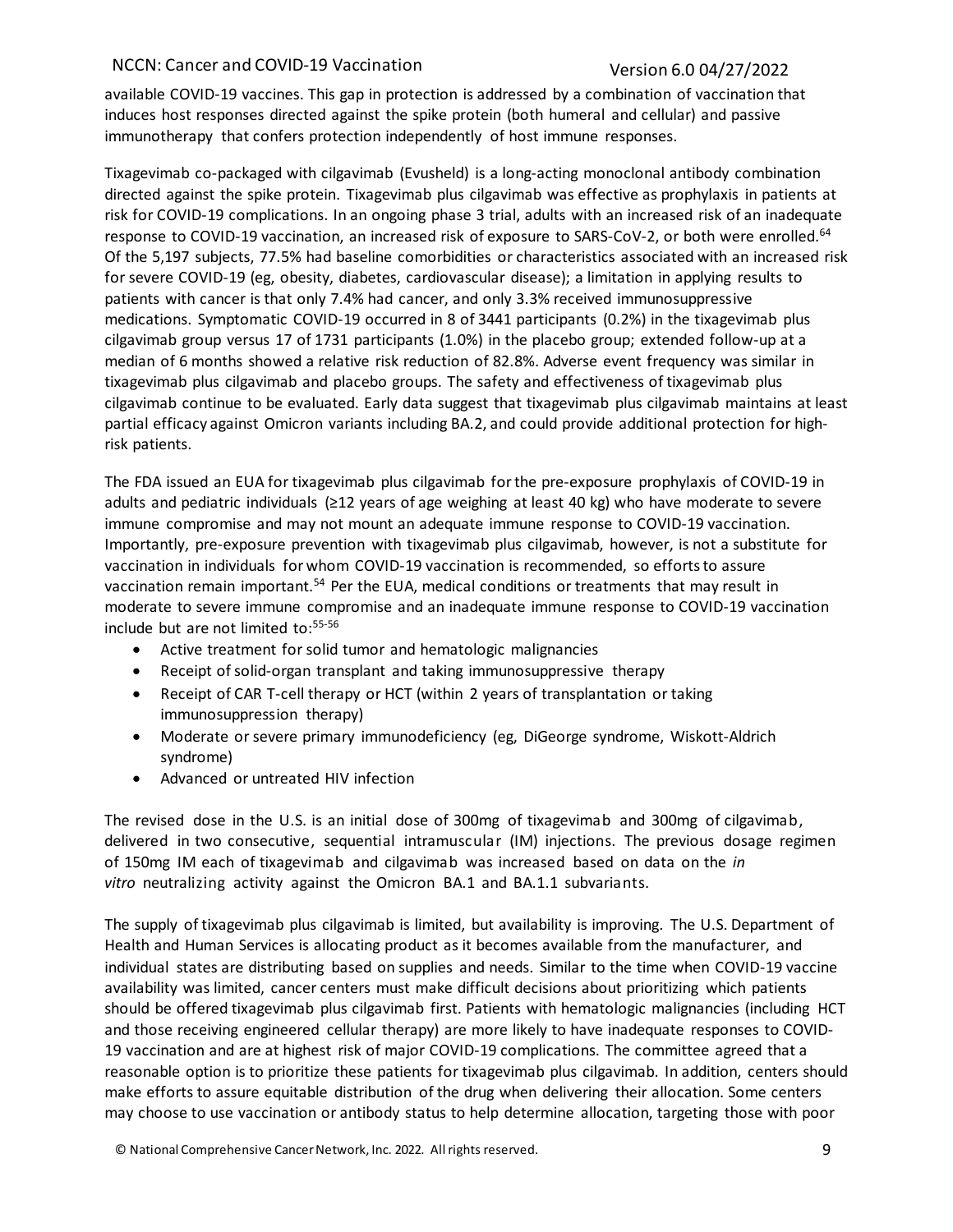responses first. The committee remained agnostic on the use of antibody levels to determine priority, and such decisions should be determined at the local level until additional data become available.

By contrast, most patients with solid tumors are likely to respond to COVID-19 vaccination. These patients should be strongly recommended to receive third doses and boosters as the primary mode of prevention and those on active therapy should be offered tixagevimab plus cilgavimab when supply is available. Since tixagevimab plus cilgavimab is administered by deep IM injection, center-based policies regarding dosing in patients with thrombocytopenia or on anticoagulation should be followed.

To avoid interference with vaccine-induced immunity, tixagevimab plus cilgavimab should be administered at least 2 weeks after COVID-19 vaccination. Based on current CDC guidelines, COVID-19 vaccination does not need to be delayed following receipt of monoclonal antibodies, including prophylactic tixagevimab plus cilgavimab. In the specific case of HCT and cellular therapy recipients, the prior administration of tixagevimab plus cilgavimab has the potential to reduce the efficacy of post-transplant/cellular therapy revaccination, but the extent of this effect (if any) is unknown. Knowing these limitations, the committee recommends the use of tixagevimab plus cilgavimab in these high-risk patients as soon as supply is available, and to re-vaccinate HCT and cellular therapy recipients according to the time-line described in the section on **Revaccination Following HCT or CAR T-Cell Therapy**.

\*The current vaccine recommendations and prioritization guidelines will be updated regularly based on availability of new data. There are important gaps in knowledge on vaccine immunogenicity in specific patients with cancer and therapies. We will learn more about specific therapies that limit vaccine efficacy and would warrant vaccine delay. The durability of vaccine protection is being investigated in the general population and isshown to be attenuated in immunocompromised patientswith cancer.

### **REFERENCES:**

1. Kamar N, Abravanel F, Marion O, et al. Three doses of an mRNA Covid-19 vaccine in solid-organ transplant recipients. N Engl J Med2021;385:661-662.

2. Ghione P, Gu JJ, Attwood K, et al. Impaired humoral responses to COVID-19 vaccination in patients with lymphoma receiving B-cell directed therapies. Blood2021;138:811-814.

3. Griffiths EA, Segal BH. Immune responses to COVID-19 vaccines in patients with cancer: Promising results and a note of caution. Cancer Cell 2021;39:1045-1047.

4. Addeo A, Shah PK, Bordry N, et al. Immunogenicity of SARS-CoV-2 messenger RNA vaccines inpatients with cancer. Cancer Cell 2021;39:1091-1098.e2.

5. Thakkar A, Gonzalez-Lugo JD, Goradia N, et al. Seroconversion rates following COVID-19 vaccination among patients with cancer. Cancer Cell 2021;39:1081-1090.e2.

6. Herishanu Y, Avivi I, Aharon A, et al. Efficacy of the BNT162b2 mRNA COVID-19 vaccine inpatients with chronic lymphocytic leukemia. Blood2021;137:3165-3173.

7. Stampfer SD, Goldwater MS, Jew S, et al. Response to mRNA vaccination for COVID-19 among patients with multiple myeloma. Leukemia2021;35:3534-3541.

8. Terpos E, Trougakos IP, Gavriatopoulou M, et al. Low neutralizing antibody responses against SARS- CoV-2 in older patients with myeloma after the first BNT162b2 vaccine dose. Blood 2021;137:3674- 3676.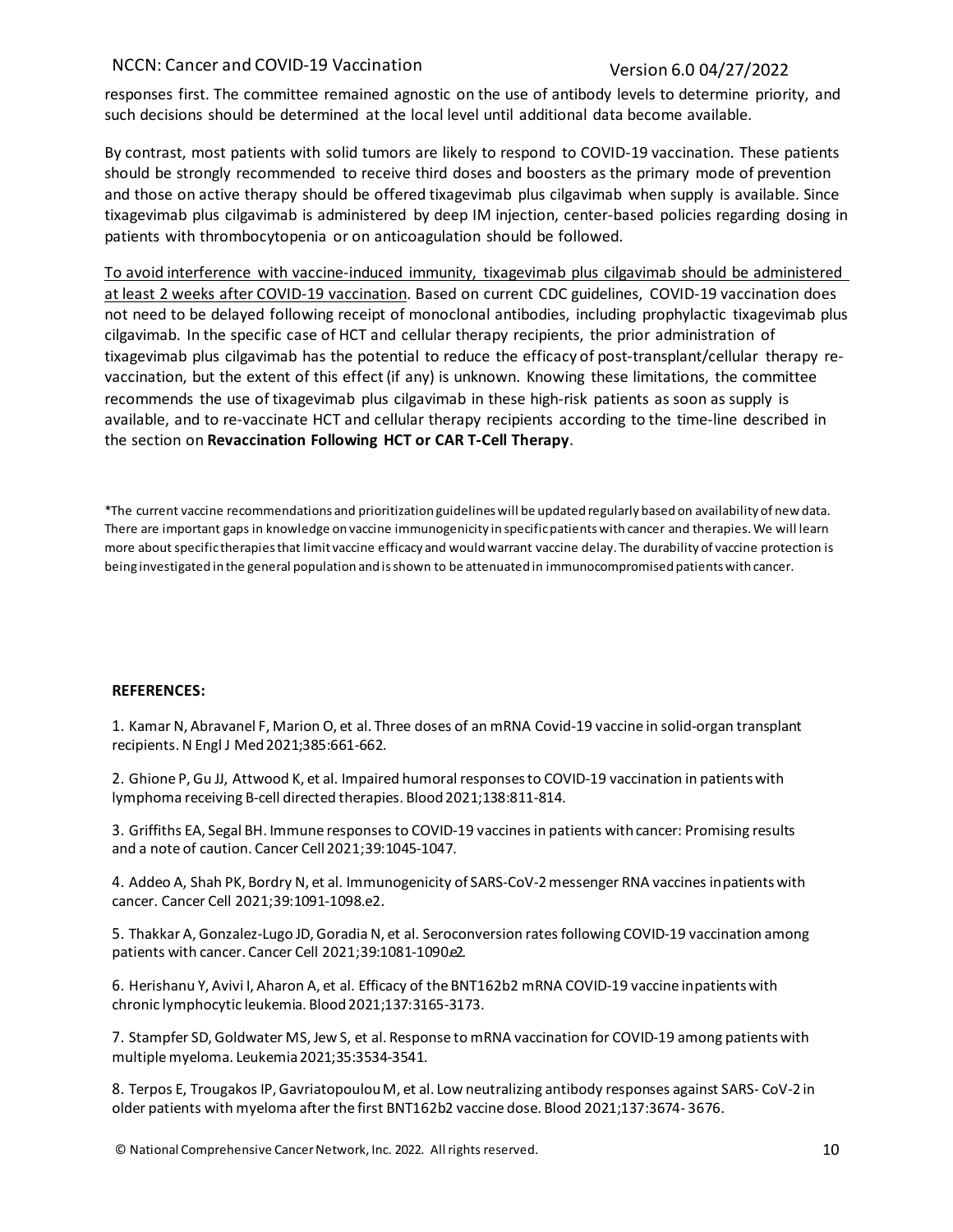9. Van Oekelen O, Gleason CR, Agte S, et al. Highly variable SARS-CoV-2 spike antibody responses to two doses of COVID-19 RNA vaccination in patients with multiple myeloma. Cancer Cell 2021;39:1028-1030.

10. Pimpinelli F, Marchesi F, Piaggio G, et al. Fifth-week immunogenicity and safety of anti-SARS-CoV-2 BNT162b2 vaccine in patients with multiple myeloma and myeloproliferative malignancies on active treatment: preliminary data from a single institution. J Hematol Oncol2021;14:81.

11. Kuderer NM, Choueiri TK, Shah DP, et al[. Clinical impact of COVID-19 on patients with cancer](https://pubmed.ncbi.nlm.nih.gov/32473681/) [\(CCC19\):](https://pubmed.ncbi.nlm.nih.gov/32473681/)  [a cohort study.](https://pubmed.ncbi.nlm.nih.gov/32473681/) Lancet 2020;395:1907-1918.

12. Robilotti EV, Babady NE, Mead PA, et al. Determinants of COVID-19 disease severity in patientswith cancer. Nat Med2020;26:1218-1223.

13. Lee LY, Cazier JB, Angelis V, et al. COVID-19 mortality in patients with cancer on chemotherapy or other anticancer treatments: a prospective cohort study. Lancet 2020;395:1919-1926.

14. Sharma A, Bhatt NS, St Martin A, et al. Clinical characteristics and outcomes of COVID-19 in haematopoietic stem-cell transplantation recipients: an observational cohort study. Lancet Haematol 2021;8:e185-e193.

15. Aydillo T, Gonzalez-Reiche AS, Aslam S, et al. Shedding of viable SARS-CoV-2 after immunosuppressive therapy for cancer. N Engl J Med 2020;383:2586-2588.

16. McCarthy KR, Rennick LJ, Nambulli S, et al. Recurrent deletions in the SARS-CoV-2 spike glycoprotein drive antibody escape. Science 2021;371:1139-1142.

17. Polack FP, Thomas SJ, Kitchin N, et al. Safety and efficacy of the BNT162b2 mRNA Covid-19 vaccine. N Eng J Med2020;383:2603-2615.

18. Baden LR, El Sahly HM, Essink B, et al[. Efficacy and safety of the mRNA-1273 SARS-CoV-2 vaccine.](https://pubmed.ncbi.nlm.nih.gov/33378609/) N Eng J Med 2021;384:403-416.

19. Food and Drug Administration. Vaccines and Related Biological Products Advisory Committee Meeting February 26, 2021: FDA Briefing Document. Accessed March 7, 2021. [https://www.fda.gov/media/146217/download.](https://www.fda.gov/media/146217/download)

20. Gayle H, Foege W, Brown L, Kahn B, eds. A Framework for Equitable Allocation of Vaccine for the Novel Coronavirus. National Academy of Sciences, Engineering, and Medicine; August 2020. Accessed January 14, 2021[.https://www.nationalacademies.org/our-work/a-framework-for-equitable-allocation](https://www.nationalacademies.org/our-work/a-framework-for-equitable-allocation-of-vaccine-for-the-novel-coronavirus)[of-vaccine-for-the-novel-coronavirus.](https://www.nationalacademies.org/our-work/a-framework-for-equitable-allocation-of-vaccine-for-the-novel-coronavirus)

21. Sadoff J, Le Gars M, Shukarev G, et al. Interim results of a phase 1-2a trial of Ad26.COV2.S Covid-19 vaccine. N Engl J Med 2021;384:1824-1835.

22. Shimabukuro TT, Cole M, Su JR. Reports of anaphylaxis after receipt of mRNA COVID-19 vaccines in the US-December 14, 2020-January 18, 2021. JAMA 2021;325:1101-1102.

23. Centers for Disease Control and Prevention. Local Reactions, Systemic Reactions, Adverse Events, and Serious Adverse Events: Pfizer-BioNTech COVID-19Vaccine. December 13, 2020. Accessed March 6, 2021. <https://www.cdc.gov/vaccines/covid-19/info-by-product/pfizer/reactogenicity.html>

24. Centers for Disease Control and Prevention. Local Reactions, Systemic Reactions, Adverse Events, and Serious Adverse Events: Moderna COVID-19 Vaccine. December 20, 2020. Accessed March 6, 2021. <https://www.cdc.gov/vaccines/covid-19/info-by-product/moderna/reactogenicity.html>

25. Centers for Disease Control and Prevention. Local Reactions, Systemic Reactions, Adverse Events, and Serious Adverse Events: Janssen COVID-19 Vaccine. February 26, 2021. Accessed March 6, 2021. <https://www.cdc.gov/vaccines/covid-19/info-by-product/janssen/reactogenicity.html>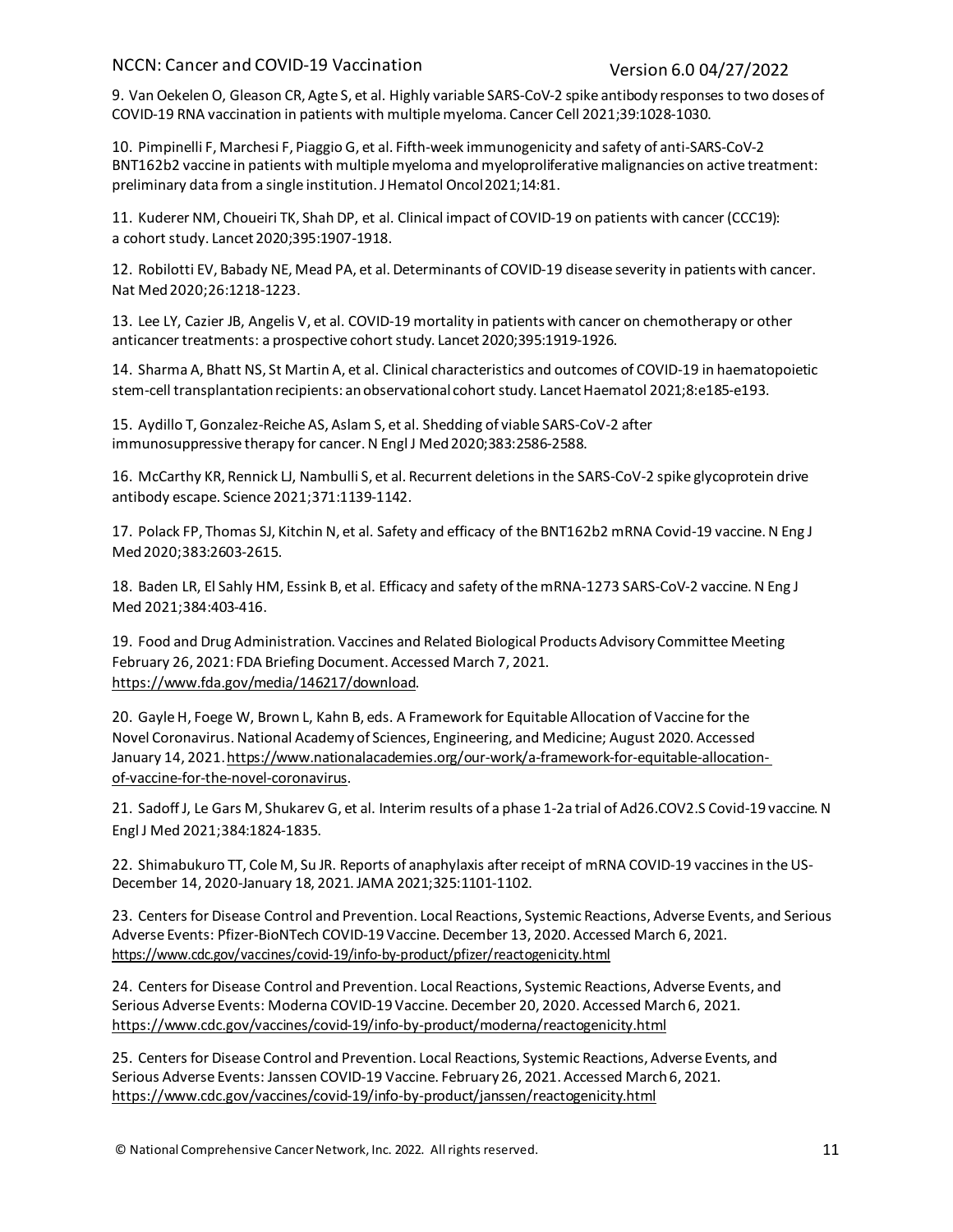26. Grimm L, Destounis S , Dogan B, et al. Society of Breast Imaging: SBI Recommendations for the Management of Axillary Adenopathy in Patients with Recent COVID-19 Vaccination. Accessed on March 8, 2021. [https://www.sbi-online.org/Portals/0/Position%20Statements/2021/SBI-recommendations-for-](https://www.sbi-online.org/Portals/0/Position%20Statements/2021/SBI-recommendations-for-managing-axillary-adenopathy-post-COVID-vaccination.pdf) [managing](https://www.sbi-online.org/Portals/0/Position%20Statements/2021/SBI-recommendations-for-managing-axillary-adenopathy-post-COVID-vaccination.pdf)[axillary-adenopathy-post-COVID-vaccination.pdf](https://www.sbi-online.org/Portals/0/Position%20Statements/2021/SBI-recommendations-for-managing-axillary-adenopathy-post-COVID-vaccination.pdf)

27. Lehman CD, D'Alessandro HA, Mendoza DP, et al. Unilateral Lymphadenopathy post COVID-19 vaccination: A practical management plan for radiologists across specialties. J Am Coll Radiol 2021;18:843-852.

28. Doss M, Nakhoda SK, Li Y, Yu JQ. COVID-19 Vaccine-Related Local FDG Uptake. Clin Nucl Med 2021;46:439- 441.

29. Lumley SF, Wei J, O'Donnell D, et al. The duration, dynamics, and determinants of SARS-CoV-2 antibody responses in individual healthcare workers. Clin Infect Dis 2021;73:e699-e709.

30. Potter D, Riffon M, Kakamada S, et al. Disproportionate impact of COVID-19 disease among racial and ethnic minorities in the U.S. cancer population as seen in CancerLinQ Discovery data*.* J Clin Oncol 2020;38 (29\_suppl):Abstract84.

31. Schmidt H, Gostin LO, Williams MA. Is it lawful or ethical to prioritize racial minorities for COVID-19 vaccines? JAMA2020;324:2023-2024.

32. Centers for Disease Control and Prevention. InterimPublic Health Recommendations for Fully Vaccinated People. March 8, 2021. Accessed on March 10, 2021. [https://www.cdc.gov/coronavirus/2019](https://www.cdc.gov/coronavirus/2019-ncov/vaccines/fully-vaccinated-guidance.html) [ncov/vaccines/fully-vaccinated-guidance.html](https://www.cdc.gov/coronavirus/2019-ncov/vaccines/fully-vaccinated-guidance.html)

33. Waissengrin B, Agbarya A, Safadi E, et al. Short-term safety of the BNT162b2 mRNA COVID-19 vaccine in patients with cancer treated with immune checkpoint inhibitors. Lancet Oncol 2021;22:581-583.

34. Monin L, Laing AG, Muñoz-Ruiz M, et al. Safety and immunogenicity of one versustwo doses ofthe COVID-19 vaccine BNT162b2 for patients with cancer: interim analysis of a prospective observational study. Lancet Oncol 2021;22:765-778.

35. Bird S, Panopoulou A, Shea RL, et al. Response to first vaccination against SARS-CoV-2 in patients with multiple myeloma. Lancet Haematol 2021;8:e389-e392.

36. Terpos E, Trougakos IP, Gavriatopoulou M, et al. Low neutralizing antibody responses against SARS- CoV-2 in elderly myeloma patients after the first BNT162b2 vaccine dose. Blood 2021;137:3674-3676.

37. Herishanu Y, Avivi I, Aharon A, et al. Efficacy of the BNT162b2 mRNA COVID-19 vaccine in patients with chronic lymphocytic leukemia. Blood 2021;137:3165-3173.

38. Shroff RT, Chalasani P, Wei R, et al. Immune responses to COVID-19 mRNAvaccines in patients with solid tumors on active, immunosuppressive cancer therapy. medRxiv. 2021 May 14:2021.05.13.21257129. doi: 10.1101/2021.05.13.21257129. Preprint.

39. Boyarsky BJ, Werbel WA, Avery RK, et al. Antibody response to 2-dose SARS-CoV-2 mRNA vaccine series in solid organ transplant recipients. JAMA 2021;325:2204-2206.

40. Monin L, Laing AG, Muñoz-Ruiz M, et al. Safety and immunogenicity of one versus two doses ofthe COVID-19 vaccine BNT162b2 for patients with cancer: interim analysis of a prospective observational study. Lancet Oncol. 2021;22:765-778.

41. Au L, Fendler A, Shepherd STC, et al. Cytokine release syndrome in a patient with colorectal cancer after vaccination with BNT162b2. Nat Med 2021;27:1362-1366.

42. Hunter, Paul R, Thrombosis after covid-19 vaccination. BMJ 2021;373:n958.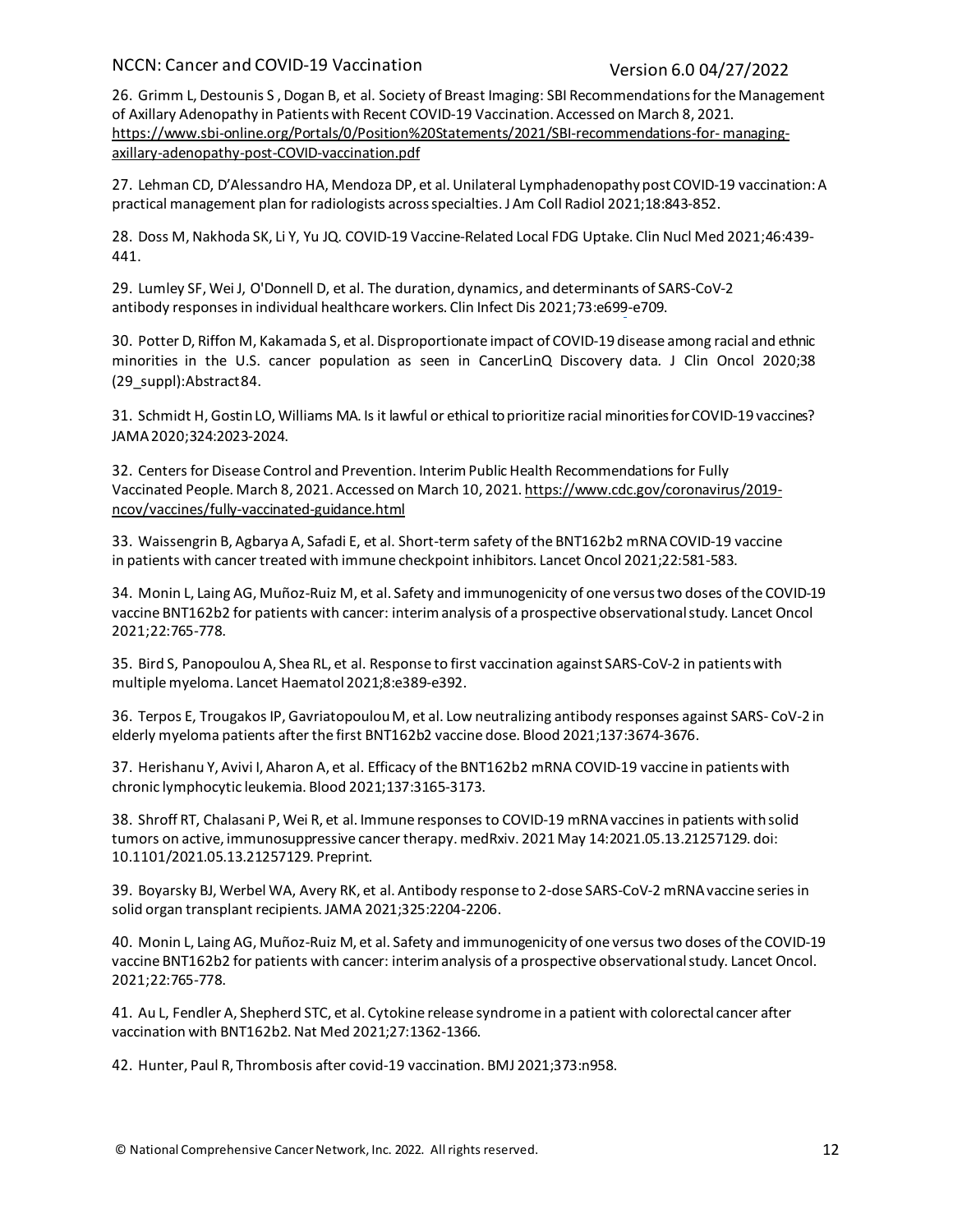43. U.S. Food and Drug Administration. Antibody (Serology) Testing for COVID-19: Information for Patients and Consumers. Accessed on June 3, 2021. [https://www.fda.gov/medical-devices/coronavirus-](https://www.fda.gov/medical-devices/coronavirus-covid-19-and-medical-devices/antibody-serology-testing-covid-19-information-patients-and-consumers) [covid-19-and-medical](https://www.fda.gov/medical-devices/coronavirus-covid-19-and-medical-devices/antibody-serology-testing-covid-19-information-patients-and-consumers)[devices/antibody-serology-testing-covid-19-information-patients-and-consumers.](https://www.fda.gov/medical-devices/coronavirus-covid-19-and-medical-devices/antibody-serology-testing-covid-19-information-patients-and-consumers)

44. Desai A, Gainor JF, Hegde A, et al. COVID-19 vaccine guidance for patients with cancer participating in oncology clinical trials [Erratum in Nat Rev Clin Oncol 2021;18:320]. Nat Rev Clin Oncol 2021;18:313-319.

45. Woodfield MC, Pergam SA, Shah PD. Cocooning against COVID-19: The argument for vaccinating caregivers of patients with cancer. Cancer 2021;127:2861-2863.

46. Centers for Disease Control and Prevention. Interim Clinical Considerations for Use of COVID-19 Vaccines Currently Authorized in the United States. Coadministration with other vaccines. Accessed on July 14, 2021 [https://www.cdc.gov/vaccines/covid-19/clinical-considerations/covid-19-vaccines-us.html.](https://www.cdc.gov/vaccines/covid-19/clinical-considerations/covid-19-vaccines-us.html)

47. Atmar RL, Lyke KE, Deming ME, et al; DMID 21-0012 Study Group. Homologous and Heterologous Covid-19 Booster Vaccinations. N Engl J Med. 2022 Mar 17;386(11):1046-1057. doi: 10.1056/NEJMoa2116414. Epub 2022 Jan 26. PMID: 35081293; PMCID: PMC8820244.

48. Bar-On YM, Goldberg Y, Mandel M, et al. Protection against Covid-19 by BNT162b2 booster across age groups. N Engl J Med 2021; 385:2421-2430.

49. Arbel R, Hammerman A, Sergienko R, et al. BNT162b2 vaccine booster and mortality due to Covid-19. 2021 N Engl J Med 2021; 385:2413-2420.

50. Barda N, Dagan N, Cohen C, et al. Effectiveness of a third dose of the BNT162b2 mRNA Covid-19 Vaccine for preventing severe outcomes in Israel: an observational study. Lancet 2021;398:2093-2100.

51. Dhakal B, Abedin S, Fenske T, et al. Response to SARS-CoV-2 vaccination in patients after hematopoietic cell transplantation and CAR T-cell therapy. Blood 2021;138:1278-1281.

52. Centers for Disease Control and Prevention. Interim Clinical Considerations for Use of Covid-19 Vaccines Currently Approved or Authorized in the United States: People who received Covid-19 vaccine outside the United States[. https://www.cdc.gov/vaccines/covid-19/clinical-considerations/covid-19-vaccines](https://www.cdc.gov/vaccines/covid-19/clinical-considerations/covid-19-vaccines-us.html#people-vaccinated-outside-us)[us.html#people-vaccinated-outside-us.](https://www.cdc.gov/vaccines/covid-19/clinical-considerations/covid-19-vaccines-us.html#people-vaccinated-outside-us)

53. Centers for Disease Control and Prevention. Interim Clinical Considerations for Use of Covid-19 Vaccines Currently Approved or Authorized in the United States: Footnote 4, COVID-19 vaccine listed for emergency use by WHO[. https://www.cdc.gov/vaccines/covid-19/clinical-considerations/covid-19-vaccines-us.html#foot-04.](https://www.cdc.gov/vaccines/covid-19/clinical-considerations/covid-19-vaccines-us.html#foot-04)

54. U.S. Food and Drug Administration New Release: Coronavirus (COVID-19) Updates: FDA Authorizes New Long-Acting Monoclonal Antibodies for Pre-exposure Prevention of COVID-19 in Certain Individuals. 2021 Dec 8. [https://www.fda.gov/news-events/press-announcements/coronavirus-covid-19-update-fda-authorizes-new](https://www.fda.gov/news-events/press-announcements/coronavirus-covid-19-update-fda-authorizes-new-long-acting-monoclonal-antibodies-pre-exposure)[long-acting-monoclonal-antibodies-pre-exposure](https://www.fda.gov/news-events/press-announcements/coronavirus-covid-19-update-fda-authorizes-new-long-acting-monoclonal-antibodies-pre-exposure).

55. National Institutes of Health: The COVID-19 Treatment Guidelines Panel's Interim Statement on Patient Prioritization for Outpatient Anti-SARS-CoV-2 Therapies or Preventive Strategies When There Are Logistical or Supply Constraints. 2021 Dec 23.

https://files.covid19treatmentguidelines.nih.gov/guidelines/section/section 163.pdf.

56. Infectious Disease Society of America (IDSA): IDSA Guidelines on the Treatment and Management of Patients with COVID-19[. https://www.idsociety.org/practice-guideline/covid-19-guideline-treatment-and](https://www.idsociety.org/practice-guideline/covid-19-guideline-treatment-and-management)[management.](https://www.idsociety.org/practice-guideline/covid-19-guideline-treatment-and-management)

57. Updated Recommendations from the Advisory Committee on Immunization Practices for Use of JNJ-78436735 (Janssen/Johnson & Johnson) COVID-19 Vaccine After Reports of Thrombosis with Thrombocytopenia Syndrome Among Vaccine Recepients –United States April 2021. Centers for Disease Control and Prevention. [https://www.cdc.gov/mmwr/volumes/70/wr/mm7017e4.htm.](https://www.cdc.gov/mmwr/volumes/70/wr/mm7017e4.htm)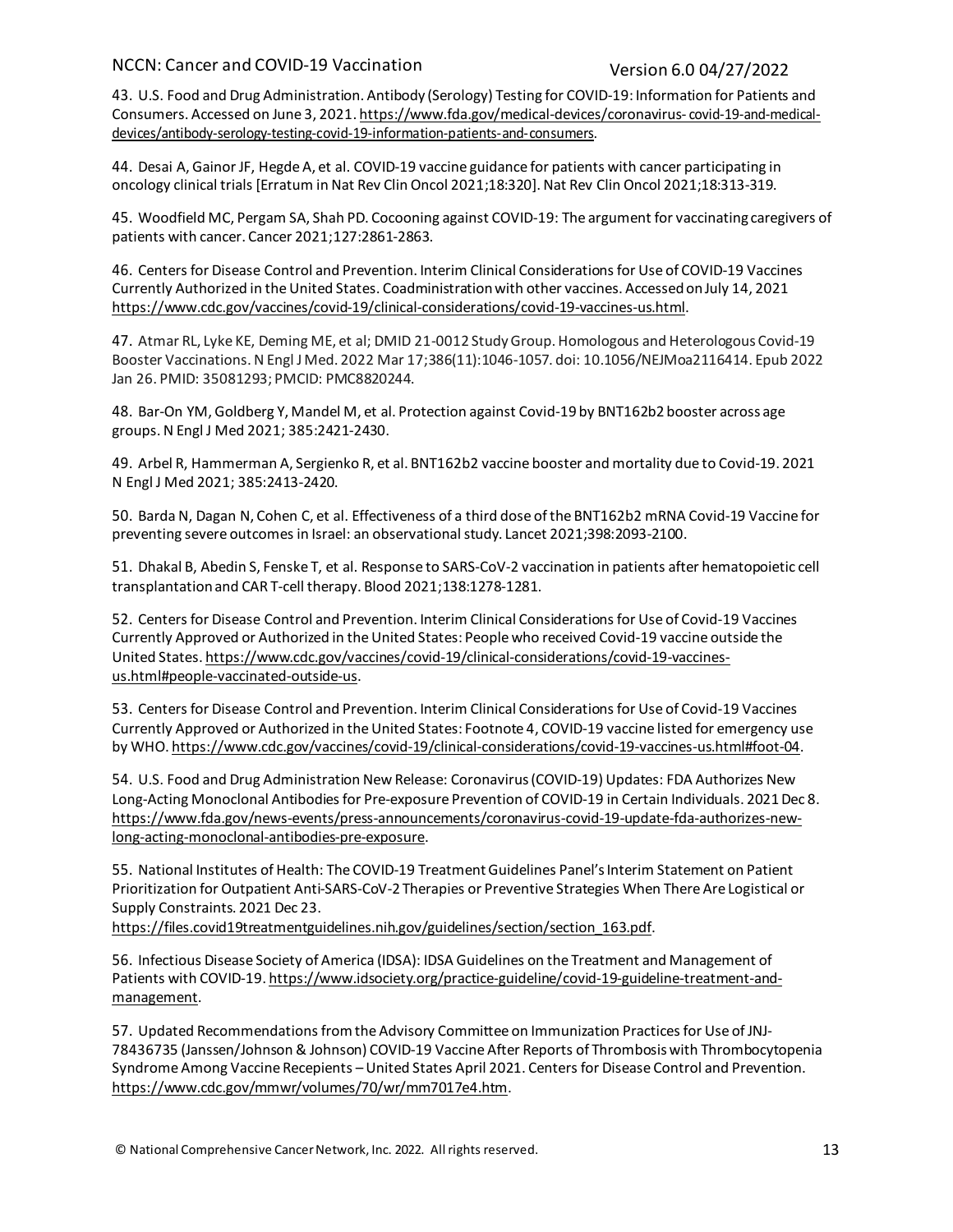58. Bar-On, YM, Goldberg Y, Mandel M, et al. Protection by a fourth dose of BNT162b2 against Omicron in Israel. N Engl J Med. 2022 Apr 5. doi: 10.1056/NEJMoa2201570. Epub ahead of print. PMID: 35381126.

59. Magen O, Waxman JG, Makov-Assif M, et al. Fourth Dose of BNT162b2 mRNA Covid-19 Vaccine in a Nationwide Setting. N Engl J Med. 2022 Apr 13. doi: 10.1056/NEJMoa2201688. Epub ahead of print. PMID: 35417631.

60. Waissengrin B, Agbarya A, Safadi E, et al. Short-term safety of the BNT162b2 mRNA COVID-19 vaccine in patients with cancer treated with immune checkpoint inhibitors. Lancet Oncol. 2021 May;22(5):581-583. doi: 10.1016/S1470-2045(21)00155-8. Epub 2021 Apr 1. Erratum in: Lancet Oncol. 2021 Apr 30;: PMID: 33812495; PMCID: PMC8016402.

61. Centers for Disease Control and Prevention. COVID-19 vaccines for moderately or severely immunocompromised people. Accessed April 19, 2022[. https://www.cdc.gov/coronavirus/2019](https://www.cdc.gov/coronavirus/2019-ncov/vaccines/recommendations/immuno.html) [ncov/vaccines/recommendations/immuno.html.](https://www.cdc.gov/coronavirus/2019-ncov/vaccines/recommendations/immuno.html)

62. Centers for Disease Control and Prevention. Interim clinical considerations for use of COVID-19 vaccines currently approved or authorized in the United States. Appendix A: People who received COVID-19 vaccine outside of the United States. Accessed April 19, 2022[. https://www.cdc.gov/vaccines/covid-19/clinical](https://www.cdc.gov/vaccines/covid-19/clinical-considerations/interim-considerations-us.html#appendix-a)[considerations/interim-considerations-us.html#appendix-a.](https://www.cdc.gov/vaccines/covid-19/clinical-considerations/interim-considerations-us.html#appendix-a)

63. Centers for Disease Control and Prevention. Interim clinical considerations for use of COVID-19 vaccines currently approved or authorized in the United States. Figure 2: COVID-19 vaccination schedule for people who are moderately or severely immunocompromised. Access April 19, 2022. [https://www.cdc.gov/vaccines/covid-19/clinical-considerations/interim-considerations-us.html.](https://www.cdc.gov/vaccines/covid-19/clinical-considerations/interim-considerations-us.html)

64. Levin MJ, Ustianowski A, De Wit S, et al; PROVENT Study Group. Intramuscular AZD7442 (Tixagevimab-Cilgavimab) for Prevention of Covid-19. N Engl J Med. 2022 Apr 20. doi: 10.1056/NEJMoa2116620. Epub ahead of print. PMID: 35443106.

### # # #

*The National Comprehensive Cancer Network® (NCCN®) is a not-for-profit alliance of 32 leading cancer centers devoted to patient care, research, and education. NCCN is dedicated to improving and facilitating quality, effective,*  equitable, and accessible cancer care so all patients can live better lives. Through the leadership and expertise of *clinical professionals at NCCN Member Institutions, NCCN develops resources that present valuable information to the numerous stakeholders in the health care delivery system. By defining and advancing high-quality cancer care, NCCN promotes the importance of continuous quality improvement and recognizes the significance of creating clinical practice guidelines appropriate for use by patients, clinicians, and other health care decision-makers around the world.*

*NCCN resources are a statement of evidence and consensus of the authors regarding their views of currently accepted approaches. Any clinician seeking to apply or consult NCCN resources is expected to use independent medical judgment in the context of individual clinical circumstances to determine any patient's care or treatment. NCCN makes no representations or warranties of any kind regarding their content, use, or application and disclaims any responsibility for their application or use in any way.*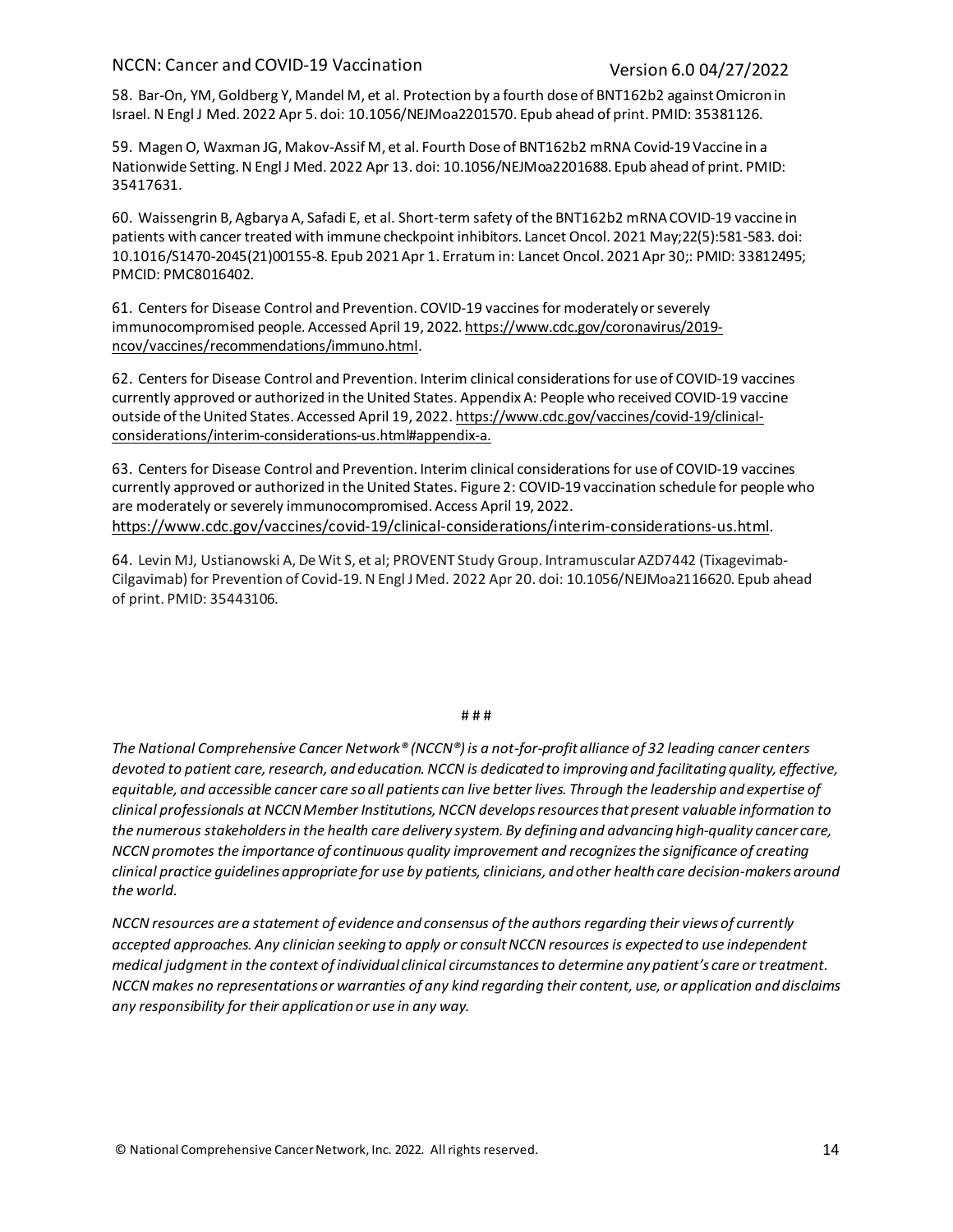# **NCCN Advisory Committee on Covid-19 Vaccination and Pre-exposure Prophylaxis**

**\*Steven Pergam, MD, MPH (Co-Leader)** Infectious Disease Fred Hutchinson Cancer Research Center/

Seattle Cancer Care Alliance **\*Lindsey Robert Baden, MD (Co-Leader)** Infectious Disease

Dana-Farber/Brigham and Women's Cancer Center

**\*Brahm Segal, MD (Co-Leader)** Infectious Disease Roswell Park Comprehensive Cancer Center

**\*Gregory Abel, MD, MPH** Medical Oncology, Ethics Dana-Farber/Brigham and Women's Cancer Center

**Kerin Adelson, MD** Medical Oncology Yale Cancer Center/Smilow Cancer Hospital

**\*Craig Bunnell, MD, MPH, MBA** Medical Oncology Dana-Farber/Brigham and Women's Cancer Center

**\*Natalie Callander, MD** Hematology Oncology University of Wisconsin Carbone Cancer Center

**\*Sanjeet Dadwal, MD** Infectious Disease City of Hope National Medical Center

 **John Glaspy, MD** Hematology Oncology UCLA Jonsson Comprehensive Cancer Center

\***Ayad Hamdan, MD** Hematology UC San Diego Moores Cancer Center

**Aparna Hegde, MD** Hematology Oncology O'Neal Comprehensive Cancer Center at UAB

**James Helstrom, MD, MBA** Surgical Oncology Fox Chase Cancer Center

**Paul Hendrie, MD, PhD** Hematology Fred Hutchinson Cancer Research Center/ Seattle Cancer Care Alliance

**Ephraim Hochberg, MD**  Hematology Oncology Massachusetts General Hospital Cancer Center

**Carol Ann Huff, MD** Hematology Oncology The Sidney Kimmel Comprehensive Cancer Center at Johns Hopkins

**Michael Hurwitz, MD, PhD** Medical Oncology Yale Cancer Center/Smilow Cancer Hospital

**Matt Kalaycio, MD** Hematology Oncology Case Comprehensive Cancer Center/ University Hospitals Seidman Cancer Center and Cleveland Clinic Taussig Cancer Institute

**Robert Keenan, MD, MMM** Surgical Oncology Moffitt Cancer Center